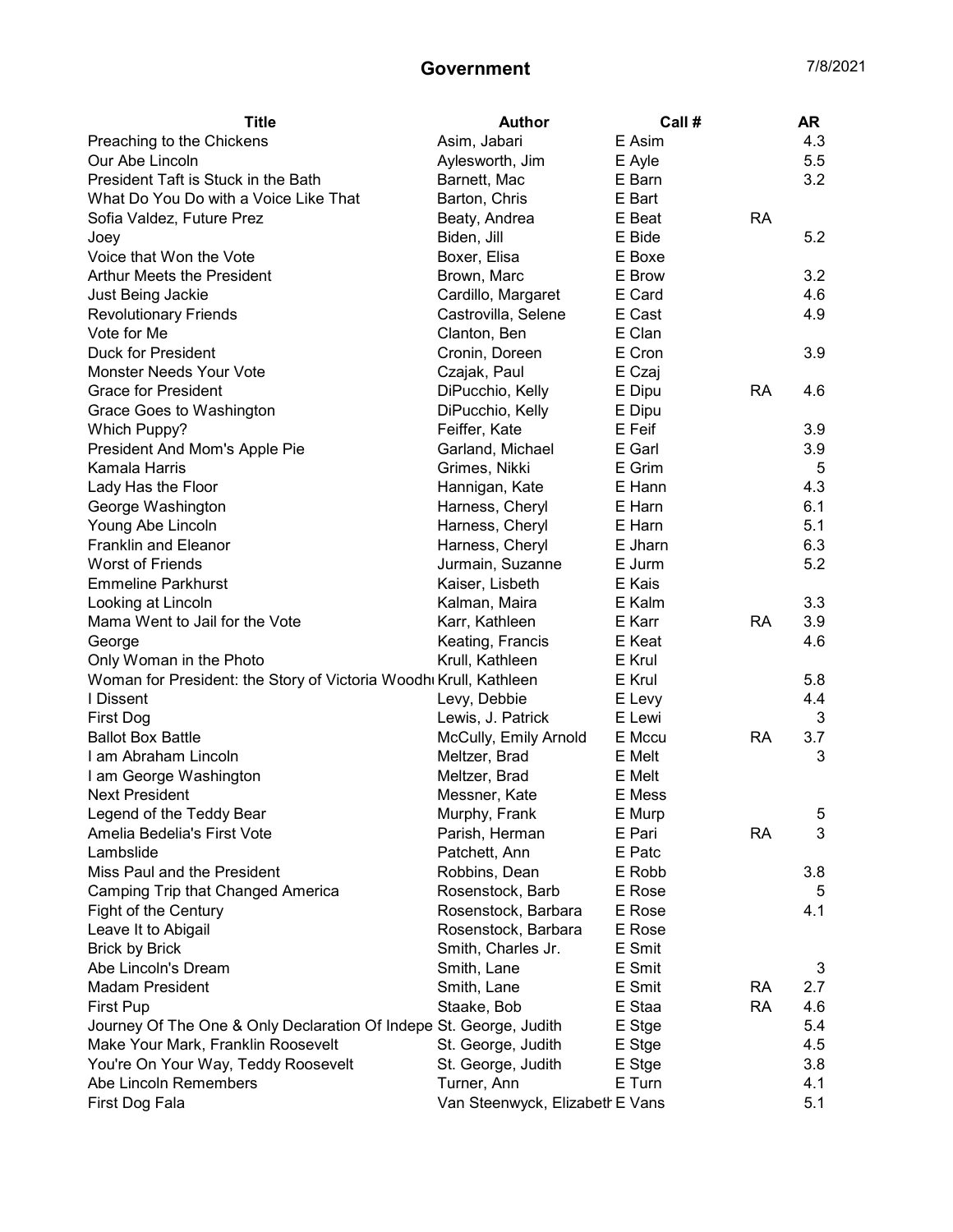| <b>Title</b>                                                  | <b>Author</b>      | Call #    | <b>AR</b> |
|---------------------------------------------------------------|--------------------|-----------|-----------|
| <b>Buddy for President</b>                                    | Wilhelm, Hans      | E Wilh    |           |
| When Jackie Saved Grand Central                               | Wing, Natasha      | E Wing    | 5.8       |
| My Teacher for President                                      | Winters, Kay       | E Wint    | 1.8       |
| Elizabeth Warren                                              | Wood, Susan        | E Wood    |           |
| Ghosts in the White House                                     | Owings, Lisa       | J 133.129 | 3.3       |
| Everyone Counts: A Citizen's Number Book                      | Grodin, Elissa     | J 320     | 6.9       |
| For Which We Stand                                            | Foster, Jeff       | J 320.473 |           |
| Democracy                                                     | Weber, M.          | J 320.473 | 4.4       |
| <b>Civics: Democracy Rules</b>                                | Weber, Shannon     | J 320.473 |           |
| What Was the March on Washington                              | Krull, Kathleen    | J 323.11  | 6.1       |
| <b>Political Parties</b>                                      | Weber, M.          | J 324.273 | 4.5       |
| <b>Equality's Call</b>                                        | Diesen, Deborah    | $J$ 324.6 |           |
| Voting                                                        | Egan, Tracie       | J.324.6   | 6.2       |
| You Want Women to Vote, Lizzie Stanton?                       | Fritz, Jean        | J.324.6   | 6.4       |
| Kid's Guide to the Voting Process                             | Gagne, Tammy       | J324.6    | 7.2       |
| Women's Right to Vote                                         | Messner, Kate      | J.324.6   |           |
| <b>Presidential Elections and Other Cool Facts</b>            | Sobel, Syl         | J.324.6   |           |
| What Is a Presidential Election?                              | Yacka, Douglas     | J 324.973 | 6.6       |
| What Is Congress?                                             | Abramson, Jill     | J 328.73  |           |
| <b>Timeline of Congress</b>                                   | Modifica, Lisa     | J 328.73  | 6.5       |
| We the People: the Story of Our Constitution                  | Cheney, Lynne      | J 342.73  | 8         |
| Timeline of the Constitutional Convention                     | Giddens, Sandra    | J 342.73  | 6.9       |
| <b>United States Constitution</b>                             | Leebrick, Kristal  | J 342.73  |           |
| Chickens May Not Cross the Road and Other Craz Linz, Kathi    |                    | J 348     | 5.1       |
| Presidents' Day                                               | Frost, Helen       | J 394.261 | 2.7       |
| Presidents' Day                                               | Rosinsky, Natalie  | J 394.261 | 4.3       |
| Presidents' Day                                               | Wade, Mary Dodson  | J 394.261 | 5         |
| <b>Wackiest White House Pets</b>                              | Davis, Gibbs       | J 636     | 5.9       |
| What Was Cooking in Abigail Adams's White Hous Larkin, Tanya  |                    | J 641.5   | 5.1       |
| What Was Cooking in Edith Roosevelt's White Hot Larkin, Tanya |                    | J641.5    | 5         |
| What Was Cooking in Julia Grant's White House? Larkin, Tanya  |                    | J641.5    | 4.8       |
| What Was Cooking in Martha Washington's Presic Larkin, Tanya  |                    | J641.5    | 5.1       |
| What Was Cooking in Mary Todd Lincoln's White I Larkin, Tanya |                    | J641.5    | 5         |
| D is for Democracy: A Citizen's Alphabet                      | Grodin, Elissa     | J 973     | 7.3       |
| <b>Presidential Pets</b>                                      | Moberg, Julia      | J 973     | 6.8       |
| Our Country's Presidents                                      | Bausum, Ann        | J 973.09  | 9.2       |
| <b>Smart About the Presidents</b>                             | Buller, John       | J 973.09  | 5.3       |
| American Presidents In World History Vol 1-5                  | Creative Media App | J 973.09  |           |
| Show Me the US Presidency                                     | Dell, Pamela       | J 973.09  |           |
| New Big Book of U.S. Presidents                               | Frey, Marc.        | J 973.09  |           |
| Lives of the Presidents                                       | Krull, Kathleen    | J 973.09  | 8.2       |
| So You Want to Be President?                                  | St. George, Judith | J 973.09  | 4.8       |
| <b>Kid Presidents</b>                                         | Stabler, David     | J 973.09  | 6.5       |
| <b>Our Presidents Rock</b>                                    | Turner, Juiette    | J 973.09  |           |
| Row, Row, Row the Boats: a fun song about Georς Dahl, Michael |                    | J 973.3   | 2.3       |
| What Is the Declaration of Independence                       | Harris, Michael    | J 973.3   | 6.2       |
| <b>Our Founding Fathers</b>                                   | Weber, M.          | J 973.3   | 4.4       |
| Declaring Freedom                                             | Swain, Gwenyth     | J 973.31  |           |
| George Washington's Teeth                                     | Chandra, Deborah   | J 973.4   | 3.6       |
| Timeline of the Life of George Washington                     | Katz, Vladimir     | J 973.4   | 6         |
| <b>Emancipation Proclamation</b>                              | Landau, Elaine     | J 973.7   | 4.6       |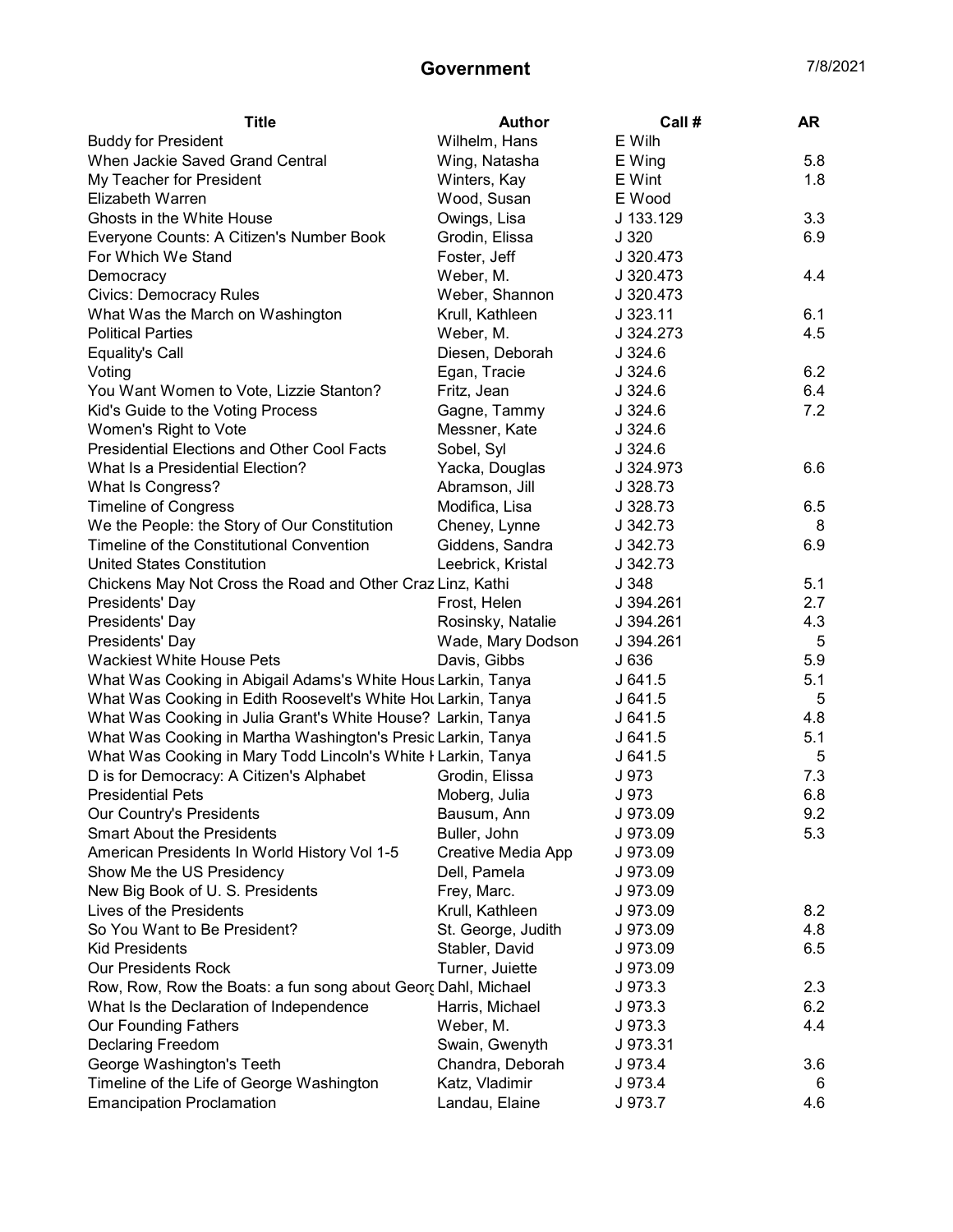| <b>Title</b>                                                      | <b>Author</b>          | Call#          | <b>AR</b> |
|-------------------------------------------------------------------|------------------------|----------------|-----------|
| Assassination of Abraham Lincoln                                  | Olson, Kay             | J 973.7        | 3.7       |
| Mr. Lincoln's Whiskers                                            | Winnick, Karen         | J 973.7        |           |
| Where Is the White House                                          | Stine, Megan           | J 975.3        | 5.2       |
| <b>White House</b>                                                | Weber, M.              | J 975.3        | 4.1       |
| John Quincy Adams: Sixth President                                | Bailey, Diane          | J B Adams      | 4         |
| John Adams                                                        | Elston, Heidi          | J B Adams      | 4.6       |
| John Adams: Second President                                      | Gregory, Josh          | J B Adams      | 3.8       |
| John Adams: Second President                                      | Venezia, Mike          | J B Adams      | 5.2       |
| John Quincy Adams: Sixth President                                | Venezia, Mike          | J B Adams      | 5.5       |
| Chester A. Arthur                                                 | Venezia, Mike          | J B Arthur     | 5         |
| James Buchanan                                                    | Gunderson, Megan       | J B Buchanan   | 4.9       |
| James Buchanan: Fifteenth President                               | Venezia, Mike          | J B Buchanan   | 5.3       |
| George Bush: Forty-First President                                | Venezia, Mike          | J B Bush       | 5.8       |
| George W. Bush: Forty-Third President                             | Venezia, Mike          | J B Bush       | 5.8       |
| Jimmy Carter                                                      | Elston, Heidi          | J B Carter     | 4.7       |
| Jimmy Carter: Thirty-Ninth President                              | Venezia, Mike          | J B Carter     | 5.9       |
| Who Was Fidel Castro?                                             | Fabiny, Sarah          | J B Castro     | 6.1       |
| <b>Grover Cleveland</b>                                           | Kelley, K.C.           | J B Cleveland  | 4.1       |
| <b>Bill Clinton: Forty-Second President</b>                       | Venezia, Mike          | J B Clinton    | 5.5       |
| Dwight D. Eisenhower                                              | Aronin, Miriam         | J B Eisenhower | 3.6       |
| Dwight D. Eisenhower: Thirty-Fourth President                     | Venezia, Mike          | J B Eisenhower | 5.1       |
| Millard Fillmore: Thirteenth President                            | Venezia, Mike          | J B Fillmore   | 5.4       |
| Gerald Ford: Thirty-Eighth President                              | Venezia, Mike          | J B Ford       | 5.8       |
| James A. Garfield                                                 | Gunderson, Megan       | J B Garfield   | 4.9       |
| Ulysses S. Grant                                                  | Rumsch, BreAnn         | J B Grant      | 4.8       |
| Ulysses S. Grant: Eighteenth President                            | Venezia, Mike          | J B Grant      | 5.5       |
| Warren G. Harding                                                 | Elston, Heidi          | J B Harding    | 4.7       |
| Who Is Kamala Harris                                              | Anderson, Kirsten      | J B Harris     |           |
| Kamala Harris                                                     | Schwartz, Heather      | J B Harris     |           |
| William Henry Harrison: Ninth President                           | Venezia, Mike          | J B Harrison   | 5.5       |
| Rutherford B. Hayes                                               | Rumsch, BreAnn         | J B Hayes      | 4.8       |
| Andrew Jackson: Seventh President                                 | Gregory, Josh          | J B Jackson    | 3.7       |
| Andrew Jackson: Seventh President                                 | Venezia, Mike          | J B Jackson    | 5.4       |
| Thomas Jefferson                                                  | Elston, Heidi          | J B Jefferson  | 4.7       |
| Thomas Jefferson                                                  | Gregory, Josh          | J B Jefferson  | 3.6       |
| Thomas Jefferson: Third President                                 | Venezia, Mike          | J B Jefferson  | 5.5       |
| Lyndon B. Johnson: Thirty-Sixth President                         | Blake, Kevin           | J B Johnson    | 3.9       |
| Andrew Johnson: Seventeenth President                             | Venezia, Mike          | J B Johnson    | 5.4       |
| Lyndon B. Johnson: Thirty-Sixth President                         | Venezia, Mike          | J B Johnson    | 4.8       |
| Picture Book of John F. Kennedy                                   | Adler, David           | J B Kennedy    | 4.6       |
| John F. Kennedy                                                   | Gunderson, Megan       | J B Kennedy    | 4.7       |
| High Hopes: A Photobiography of John F. Kenned Heilegman, Deborah |                        | J B Kennedy    | 6.4       |
| Who Was John F. Kennedy?                                          | McDonough, Yona        | J B Kennedy    | 5.8       |
| John F. Kennedy: Thirty-Fifth President                           | Venezia, Mike          | J B Kennedy    | 5         |
| Abraham Lincoln                                                   | Cohn, Amy              | J B Lincoln    |           |
| Abraham Lincoln You Never Knew                                    | Collier, James Lincoln | J B Lincoln    | 6.9       |
| Abraham Lincoln                                                   | Gregory, Josh          | J B Lincoln    | 3.6       |
| Abraham Lincoln: Friend of the People                             | Judson, Clara          | J B Lincoln    | 7.3       |
| Abraham Lincoln                                                   | Raatma, Lucia          | J B Lincoln    | 3.6       |
| Abraham Lincoln: Sixteenth President                              | Venezia, Mike          | J B Lincoln    | 5.9       |
| James Madison: Fourth President                                   | Gregory, Josh          | J B Madison    | 3.6       |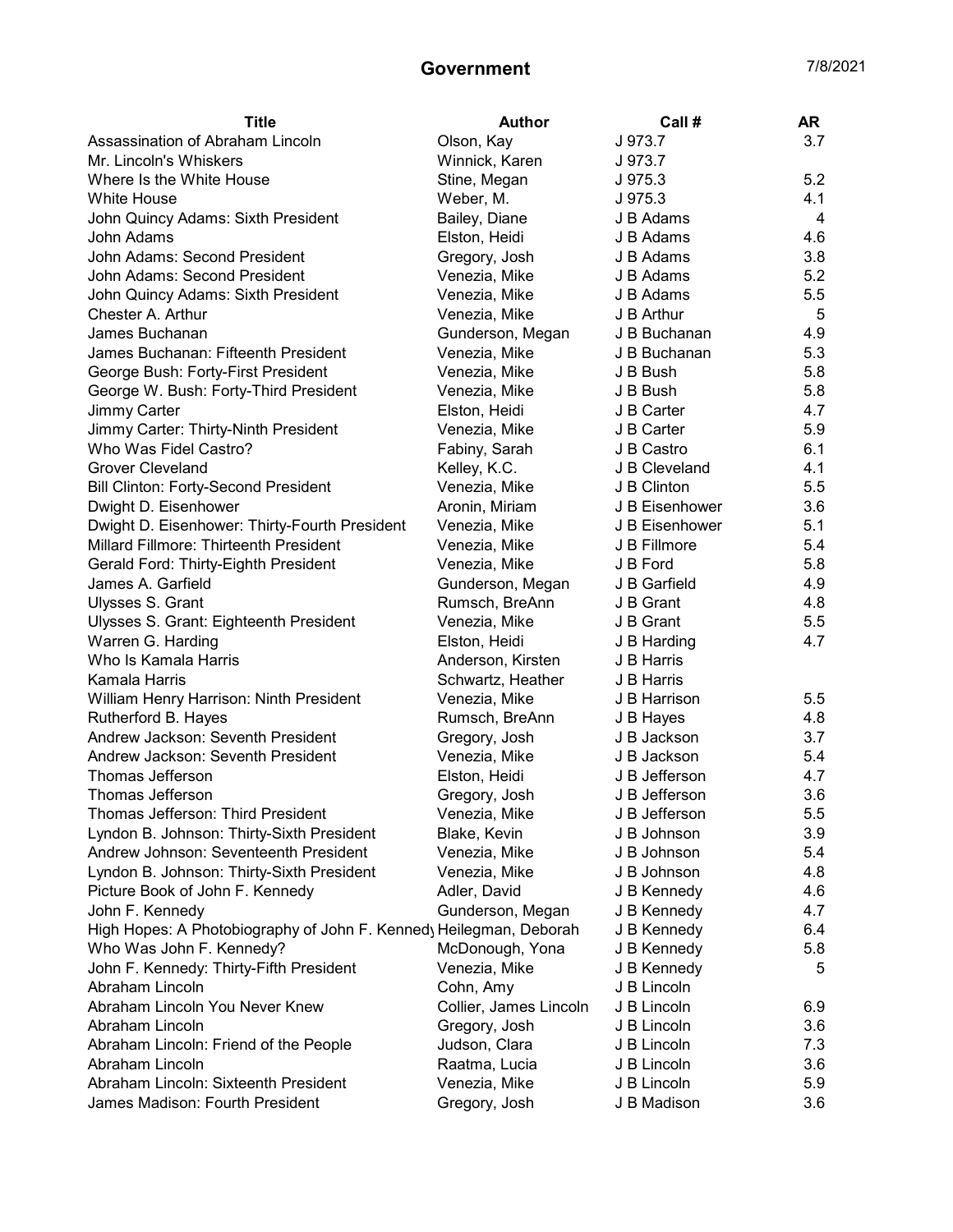| <b>Title</b>                                                 | <b>Author</b>                         | Call #            | AR. |
|--------------------------------------------------------------|---------------------------------------|-------------------|-----|
| James Madison                                                | Gunderson, Megan                      | J B Madison       | 4.7 |
| James Madison: Fourth President                              | Venezia, Mike                         | J B Madison       | 5   |
| <b>William McKinley</b>                                      | Bailey, Diane                         | J B McKinley      | 3.8 |
| William McKinley: Twenty-Fifth President                     | Venezia, Mike                         | J B McKinley      | 5.1 |
| Who Was Harvey Milk?                                         | Grinapol, Corinne                     | J B Milk          |     |
| James Monroe: Fifth President                                | Kelley, K.C.                          | J B Monroe        | 4.4 |
| James Monroe: Fifth President                                | Venezia, Mike                         | J B Monroe        | 5.8 |
| <b>Richard Nixon</b>                                         | Britton, Tamara                       | J B Nixon         | 4.7 |
| Richard M. Nixon: Thirty-Seventh President                   | Venezia, Mike                         | J B Nixon         | 5.2 |
| Barack Obama: president for a new era                        | Brill, Marlene                        | J B Obama         | 5.9 |
| Michelle Obama                                               | Wheeler, Jill                         | J B Obama         | 4.8 |
| Who Is Alexandria Ocasio-Cortez                              | Anderson, Kirsten                     | J B Ocasio-Cortez |     |
| <b>Franklin Pierce</b>                                       | Rumsch, BreAnn                        | J B Pierce        | 4.8 |
| Franklin Pierce: Fourteenth President                        | Venezia, Mike                         | J B Pierce        | 5.4 |
| James K. Polk: Eleventh President                            | Bailey, Diane                         | J B Polk          | 4.2 |
| James K. Polk: Eleventh President                            | Venezia, Mike                         | J B Polk          | 5.5 |
| Remarkable Ronald Reagan                                     | Allen, Susan                          | J B Reagan        | 5.5 |
| Ronald Reagan                                                | Britton, Tamara                       | J B Reagan        | 4.5 |
| Ronald Reagan                                                | Gigliotti, Jim                        | J B Reagan        | 3.5 |
| Who Was Ronald Reagan?                                       | Milton, Joyce                         | J B Reagan        | 5.4 |
| Ronald Reagan: Fortieth President                            | Venezia, Mike                         | J B Reagan        | 5.9 |
| <b>Theodore Roosevelt</b>                                    | Britton, Tamara                       | J B Roosevelt     | 4.5 |
| Franklin D. Roosevelt                                        | Gregory, Josh                         | J B Roosevelt     | 3.6 |
| <b>Theodore Roosevelt</b>                                    | Gregory, Josh                         | J B Roosevelt     | 3.8 |
| <b>Eleanor Roosevelt</b>                                     | Mattern, Joanne                       | J B Roosevelt     | 4.9 |
| Franklin D. Roosevelt: Thirty-Second President               | Venezia, Mike                         | J B Roosevelt     | 5.2 |
| <b>William Taft</b>                                          | Rumsch, BreAnn                        | J B Taft          | 4.9 |
| Zachary Taylor                                               | Elston, Heidi                         | J B Taylor        | 4.7 |
| Zachary Taylor: Twelfth President                            | Venezia, Mike                         | J B Taylor        | 5.3 |
| Harry S. Truman: Thirty-third President                      | Blake, Kevin                          | J B Truman        | 3.7 |
| Harry S. Truman: Thirty-third President                      | Venezia, Mike                         | J B Truman        | 5.1 |
| Donald Trump                                                 | Sherman, Jill                         | J B Trump         | 6.6 |
| John Tyler                                                   | Gunderson, Megan                      | J B Tyler         | 4.7 |
| John Tyler: Tenth President                                  | Venezia, Mike                         | J B Tyler         | 5.5 |
| Martin Van Buren: Eighth President                           | Venezia, Mike                         | J B Van Buren     | 5.9 |
| George Washington You Never Knew                             | Collier, James Lincoln J B Washington |                   | 6.9 |
| George Washington                                            | Gregory, Josh                         | J B Washington    | 3.8 |
| George Washington: First U.S. President                      | Mello, Tara                           | J B Washington    | 7.1 |
| Martha Washington                                            | Ransom, Candice                       | J B Washington    | 3.4 |
| George Washington: First President                           | Venezia, Mike                         | J B Washington    | 4.9 |
| George Washington: The Life of an American Patri West, David |                                       | J B Washington    | 5.3 |
| <b>Woodrow Wilson</b>                                        | Aronin, Miriam                        | J B Wilson        | 3.5 |
| <b>Woodrow Wilson</b>                                        | Venezia, Mike                         | J B Wilson        | 5.3 |
| <b>Bad Kitty for President</b>                               | Bruel, Nick                           | J Fantasy Brue 5  | 4.5 |
| White House Dog                                              | Meddaugh, Susan                       | J Fantasy Medd    | 3   |
| Abe Lincoln at Last                                          | Osborne, Mary Pope                    | J Fantasy Osbo 47 | 3.5 |
| <b>Babymouse for President</b>                               | Holm, Jennifer                        | J GN Baby 16      | 2.6 |
| Fala                                                         | Klimo, Kate                           | J History Klim 8  | 5   |
| Sarah's Ground                                               | Rinaldi, Ann                          | J History Rina    | 4.7 |
| Unlikely Friendship                                          | Rinaldi, Ann                          | J History Rina    | 4.6 |
| Voting Rights Act of 1965                                    | Burgan, Michael                       | J History You     |     |